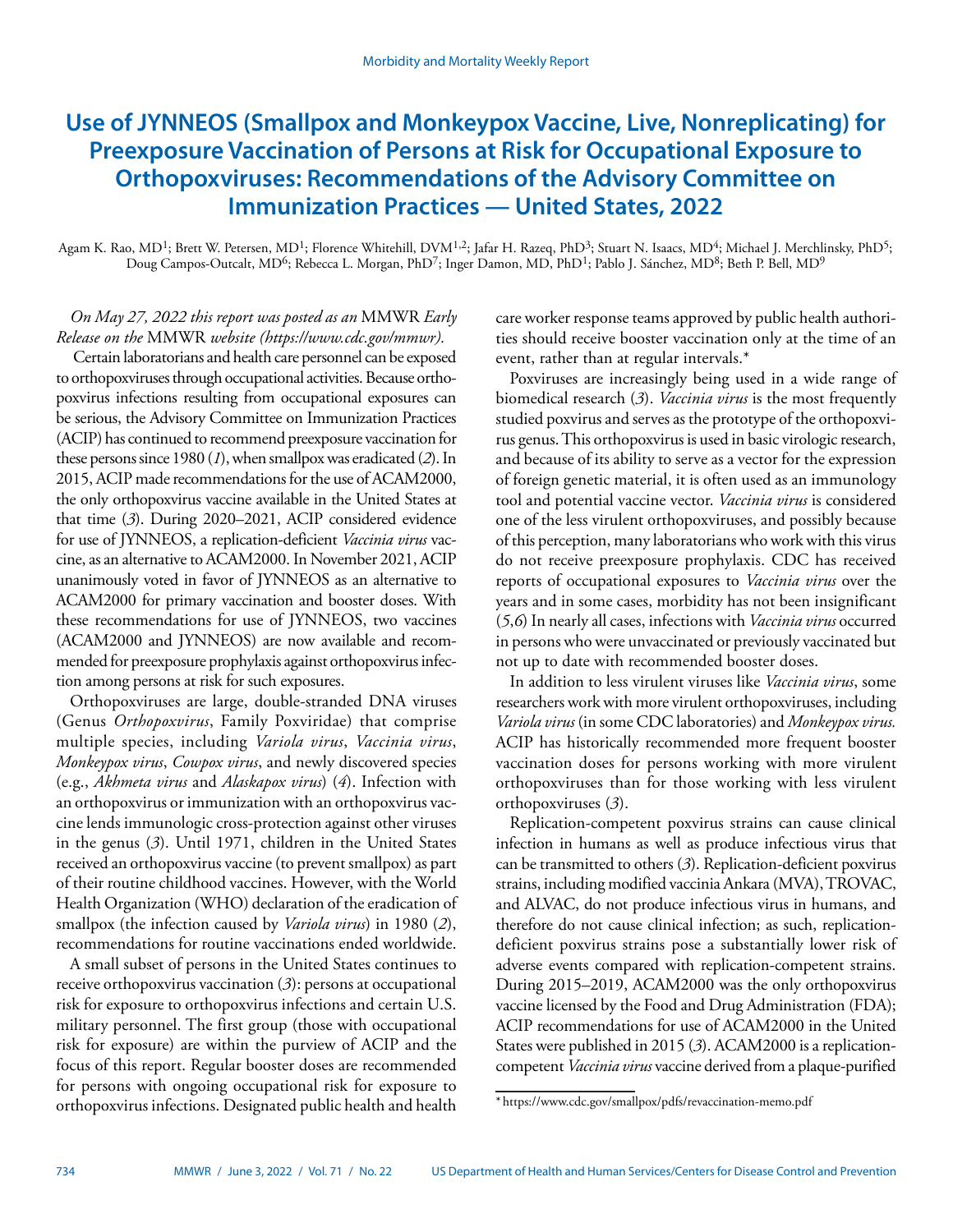clone of the same New York City Board of Health strain that was used to manufacture Dryvax vaccine, one of the vaccines used in the eradication of smallpox. Because ACAM2000 is replication-competent, there is a risk for serious adverse events (e.g., progressive vaccinia and eczema vaccinatum) with it; myopericarditis also occurs with ACAM2000 (estimated rate of 5.7 per 1,000 primary vaccinees based on clinical trial data), but the underlying mechanism is unknown (*7*,*8*).

In 2019, FDA licensed JYNNEOS, a replication-deficient MVA vaccine, for prevention of smallpox or monkeypox disease in adults aged ≥18 years determined to be at high risk for infection with these viruses. JYNNEOS is administered by subcutaneous injection as a 2-dose series delivered 28 days apart. There is no major cutaneous reaction, also known as a "take" (a vaccine site lesion often used as a marker of successful vaccination with replication-competent vaccines such as ACAM2000), following vaccination with JYNNEOS and consequently no risk for inadvertent inoculation or autoinoculation. The effectiveness of JYNNEOS was inferred from the immunogenicity of JYNNEOS in clinical studies and from efficacy data from animal challenge studies. Occurrences of serious adverse events are expected to be minimal because JYNNEOS is a replication-deficient virus vaccine. However, because the mechanism for myopericarditis following receipt of ACAM2000 is thought to be an immune-mediated phenomenon, it is not known whether the antigen or antigens that precipitate autoantibodies are present in JYNNEOS as well. ACIP began considering discussing the data for JYNNEOS in February 2020. This report describes the ACIP recommendations for the use of JYNNEOS for preexposure prophylaxis in persons at occupational risk for exposure to orthopoxviruses.

## **Methods**

During January 2020–November 2021, the ACIP Orthopoxvirus Work Group participated in monthly or bimonthly teleconferences to consider the evidence for five questions: 1) should JYNNEOS be recommended for research laboratory personnel, clinical laboratory personnel performing diagnostic testing for orthopoxviruses, and designated response team members at risk for occupational exposure to orthopoxviruses; 2) should JYNNEOS be recommended for health care personnel who administer ACAM2000 or care for patients infected with replication-competent orthopoxviruses; 3) should persons who are at ongoing risk for occupational exposure to more virulent orthopoxviruses such as *Variola virus* or *Monkeypox virus* receive a booster dose of JYNNEOS every 2 years after the primary JYNNEOS series; 4) should persons who are at ongoing risk for occupational exposure to less virulent replication-competent orthopoxviruses such as *Vaccinia virus* or *Cowpox virus* receive a booster dose of JYNNEOS at least every 10 years after the primary JYNNEOS series; and 5) should persons who are at ongoing risk for occupational exposure to orthopoxviruses and who received an ACAM2000 primary vaccination have the option to receive a booster dose of JYNNEOS as an alternative to a booster dose of ACAM2000. The Work Group comprised experts in diverse disciplines, including laboratory, public health, infection control, preparedness, and various clinical specialties (e.g., infectious disease, obstetrics, and occupational health). Federal partners represented on the Work Group included FDA, the National Institutes of Health, the U.S. Department of Defense, and the U.S. Department of Health and Human Services-Biomedical Advanced Research and Development Authority. CDC contributors also joined Work Group meetings with subject matter expertise in orthopoxviruses, regulatory affairs, laboratory diagnostic testing, vaccine adverse events, and drug services. Data collected, analyzed, and prepared by the Work Group were deliberated by ACIP during four public meetings.

Subject matter experts performed a systematic review and metaanalysis of the published literature on August 12, 2020, to inform the recommendations; the review was not limited by date or language. The Work Group used a modified Grading of Recommendations Assessment, Development and Evaluation (GRADE) approach to determine the certainty of evidence rated on a scale of 1 (high certainty) to 4 (very low certainty) for the following desirable and undesirable outcomes deemed critical for decision-making: prevention of disease, incidence of serious adverse events, and incidence of myopericarditis; prevention of disease was defined as prevention of an orthopoxvirus infection. Although no level of antibody protection for orthopoxviruses has been established, the detection of neutralizing antibodies after JYNNEOS is an indirect measure of protection (i.e., immunogenicity). Immunogenicity that peaks 2 weeks after completion of the 2-dose series (i.e., 6 weeks after the first vaccine in the 2-dose series) is called primary immunogenicity. Within the evidence to recommendations (EtR) framework, ACIP considered the importance of orthopoxvirus infection as a public health problem; the benefits and harms (including the graded evidence); the target populations' values and preferences; and issues of resource use, acceptability to stakeholders, feasibility of implementation, and anticipated impact on health equity.

# **Summary of Findings and Rationale for Recommendations**

For the first and second questions, regarding recommendation for JYNNEOS as an alternative to ACAM2000 for primary vaccination, the systematic review identified three randomized controlled studies and 15 observational studies including a total of 5,775 subjects. After considering geometric mean titers and seroconversion data together, the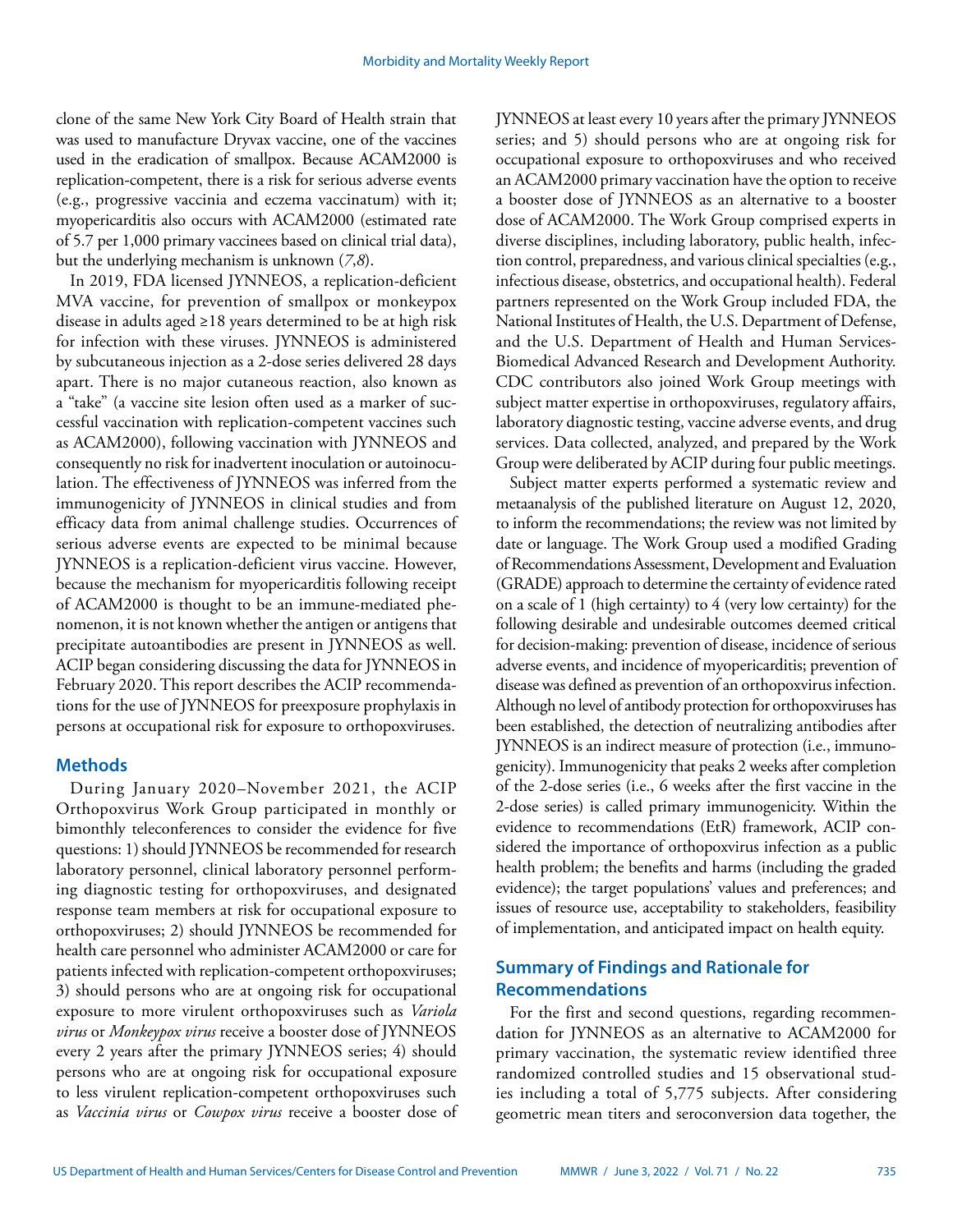Work Group had moderate (level 2) certainty that JYNNEOS provides a small increase in disease prevention compared with that provided by ACAM2000.† The Work Group estimated with low (level 3) certainty that fewer serious adverse events occur following the JYNNEOS primary series compared with ACAM2000 primary vaccination, and that fewer events of myopericarditis occur after JYNNEOS primary series than after ACAM2000 primary vaccination. Based on the results from the GRADE assessment and EtR framework,§ ACIP unanimously voted in favor of the JYNNEOS vaccine as an alternative to ACAM2000 for primary vaccination.

To address the third and fourth questions, regarding booster doses, the systematic review identified one randomized controlled trial and 17 observational studies that included a total of 6,417 subjects. After considering geometric mean titer and seroconversion rate together, the Work Group estimated with very low (level 4) certainty that a small increase in disease prevention occurs after JYNNEOS booster versus the JYNNEOS primary series only.¶ The Work Group estimated with very low (level 4) certainty that fewer serious adverse events occur after a JYNNEOS booster administered following completion of the JYNNEOS primary series compared with the JYNNEOS primary series (i.e., no booster dose). No myopericarditis events were recorded in either the intervention or comparison; for this reason, the effect was not estimable and the Work Group had very low (level 4) certainty that myopericarditis does not occur after JYNNEOS boosters because of inadequate sample size to detect rare events. The ACIP unanimously voted in favor of the JYNNEOS booster vaccine after the 2-dose JYNNEOS primary series. ACIP recommended that the JYNNEOS booster dose be administered every 2 years to persons working with more virulent orthopoxviruses and every 10 years to persons working with less virulent orthopoxviruses.

For the fifth question, regarding providing the option of transitioning to JYNNEOS for a booster dose in persons who had received primary vaccination with ACAM2000, the systematic review identified one randomized controlled trial and five observational studies that included a total of 435 subjects. A total of 82% of subjects seroconverted when given JYNNEOS booster, with very low (level 4) certainty in that estimate. The Work Group estimated, with low (level 3) certainty, fewer serious adverse events occurred after the JYNNEOS booster than after the ACAM2000 booster in persons previously vaccinated

with ACAM2000\*\* and that fewer myopericarditis events occurred after a JYNNEOS booster than after an ACAM2000 booster in persons who received ACAM2000 as the primary vaccine (very low [level 3] certainty). Based on the results from the GRADE methodology and findings within the EtR framework,†† ACIP unanimously voted in favor of recommending JYNNEOS boosters as an alternative to ACAM2000 boosters in persons who received ACAM2000 as the primary vaccine.

## **Recommendations**

Research laboratory personnel, SS clinical laboratory personnel performing diagnostic testing for orthopoxviruses,<sup>99</sup> designated response team members,\*\*\* and health care personnel who administer ACAM2000 (Smallpox [Vaccinia] Vaccine, Live)††† or care for patients infected with orthopoxviruses§§§ are the persons to whom these recommendations apply (Table 1). For laboratory personnel and designated response team members, ACIP recommends use of JYNNEOS for primary vaccination as an alternative to ACAM2000. For health care personnel who administer ACAM2000 or care for patients infected with orthopoxviruses, ACIP recommends use of JYNNEOS (as an alternative to ACAM2000), based on shared clinical decision-making. In addition, persons who received the 2-dose JYNNEOS primary series and who are at ongoing risk<sup>111</sup> for occupational exposure to more virulent orthopoxvirus (e.g., *Variola virus* and *Monkeypox virus*), should receive a booster dose of JYNNEOS every 2 years after the primary JYNNEOS series; persons who receive the 2-dose JYNNEOS primary series and who are at ongoing risk for occupational exposure to less virulent

<sup>†</sup> [https://www.cdc.gov/vaccines/acip/recs/grade/JYNNEOS-orthopoxvirus](https://www.cdc.gov/vaccines/acip/recs/grade/JYNNEOS-orthopoxvirus-primary-pq1-2.html)[primary-pq1-2.html](https://www.cdc.gov/vaccines/acip/recs/grade/JYNNEOS-orthopoxvirus-primary-pq1-2.html)

<sup>§</sup>[https://www.cdc.gov/vaccines/acip/recs/grade/JYNNEOS-orthopoxvirus](https://www.cdc.gov/vaccines/acip/recs/grade/JYNNEOS-orthopoxvirus-primary-pq1-etr.html)[primary-pq1-etr.html;](https://www.cdc.gov/vaccines/acip/recs/grade/JYNNEOS-orthopoxvirus-primary-pq1-etr.html) [https://www.cdc.gov/vaccines/acip/recs/grade/](https://www.cdc.gov/vaccines/acip/recs/grade/JYNNEOS-orthopoxvirus-primary-hcp-etr.html) [JYNNEOS-orthopoxvirus-primary-hcp-etr.html](https://www.cdc.gov/vaccines/acip/recs/grade/JYNNEOS-orthopoxvirus-primary-hcp-etr.html)

<sup>¶</sup> [https://www.cdc.gov/vaccines/acip/recs/grade/JYNNEOS-orthopoxvirus](https://www.cdc.gov/vaccines/acip/recs/grade/JYNNEOS-orthopoxvirus-booster.html)[booster.html](https://www.cdc.gov/vaccines/acip/recs/grade/JYNNEOS-orthopoxvirus-booster.html)

<sup>\*\*</sup> [https://www.cdc.gov/vaccines/acip/recs/grade/JYNNEOS-orthopoxvirus](https://www.cdc.gov/vaccines/acip/recs/grade/JYNNEOS-orthopoxvirus-heterologous.html)[heterologous.html](https://www.cdc.gov/vaccines/acip/recs/grade/JYNNEOS-orthopoxvirus-heterologous.html)

<sup>††</sup> [https://www.cdc.gov/vaccines/acip/recs/grade/JYNNEOS-orthopoxvirus](https://www.cdc.gov/vaccines/acip/recs/grade/JYNNEOS-orthopoxvirus-heterologous-etr.html)[heterologous-etr.html](https://www.cdc.gov/vaccines/acip/recs/grade/JYNNEOS-orthopoxvirus-heterologous-etr.html)

<sup>§§</sup> Research laboratory personnel are those who directly handle cultures or animals contaminated or infected with replication-competent vaccinia virus, recombinant vaccinia viruses derived from replication-competent vaccinia strains (i.e., those that are capable of causing clinical infection and producing infectious virus in humans), or other orthopoxviruses that infect humans (e.g., Monkeypox virus, Cowpox virus, and Variola virus).

<sup>¶¶</sup> Clinical laboratory personnel who perform routine chemistry, hematology, and urinalysis testing, including for patients with suspected or confirmed orthopoxvirus infections, are not included in this recommendation because their risk for exposure is very low.

<sup>\*\*\*</sup> Public health authorities, at their own discretion, may approve a cohort of health care personnel, public health personnel, or both, to receive primary vaccination against orthopoxviruses for preparedness purposes (e.g., first responders who might participate in a smallpox or monkeypox outbreak).

<sup>†††</sup> <https://www.fda.gov/media/75792/download>

<sup>§§§</sup> For example, those caring for patients enrolled in clinical trials for replicationcompetent orthopoxvirus vaccines and those caring for persons with suspected or confirmed orthopoxvirus infections (e.g., clinicians and environmental services personnel).

<sup>&</sup>lt;sup>111</sup> Continued risk refers to persistent risk due to occupational work performed. Designated public health and healthcare worker response teams approved by public health authorities are not at "continued risk" because they are vaccinated for the purposes of preparedness.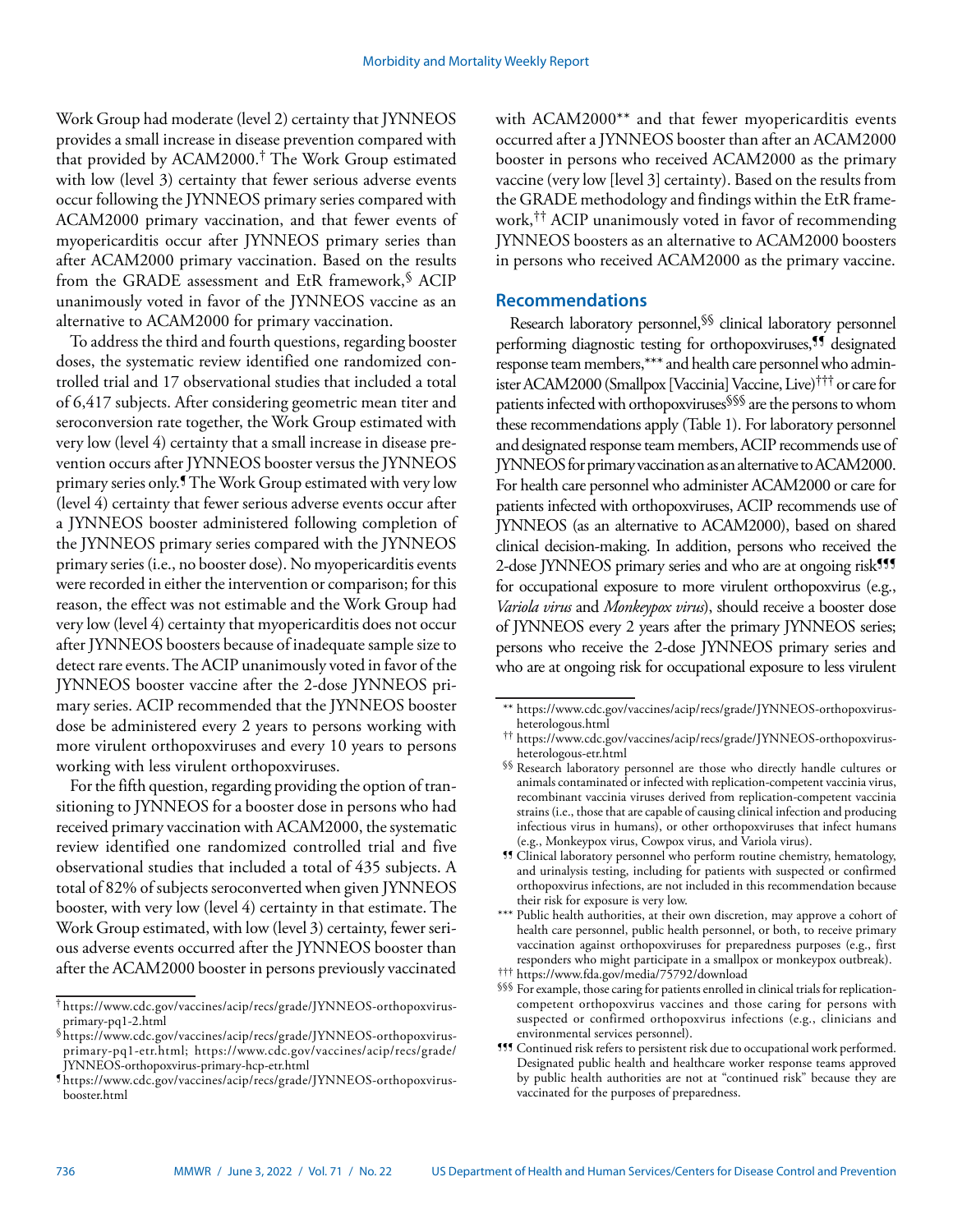orthopoxviruses, (e.g., *Vaccinia virus* or *Cowpox virus*), should receive booster doses of JYNNEOS at least every 10 years after the primary JYNNEOS series. ACIP also recommends that persons who received an ACAM2000 primary vaccination and who are at ongoing risk for occupational exposure to orthopoxviruses may receive a booster dose of JYNNEOS as an alternative to a booster dose of ACAM2000.

## **Clinical Guidance**

# **Considerations in Choosing JYNNEOS or ACAM2000 for Primary Vaccination**

JYNNEOS involves a replication-deficient virus and has fewer contraindications, no risk for inadvertent inoculation and autoinoculation, and is associated with fewer serious adverse events compared with ACAM2000 (Table 2). In addition, most health care providers have experience with and are comfortable providing vaccines by subcutaneous administration, the route by which JYNNEOS is administered. ACAM2000, on the other hand, is administered percutaneously through a multiple puncture (scarification) technique, through 15 jabs with a stainless steel bifurcated needle that has been dipped into the reconstituted vaccine, a vaccination technique that is unique to orthopoxvirus vaccinations (*3*). JYNNEOS involves 2 vaccine doses 28 days apart and vaccine protection is not conferred until 2 weeks after receipt of the second dose; ACAM2000 involves 1 dose of vaccine and peak vaccine protection is conferred within 28 days.

For those working with more virulent orthopoxviruses, the frequency of booster doses also differs: ACAM2000 boosters are recommended every 3 years, whereas JYNNEOS boosters are recommended every 2 years. After successful administration of vaccine, ACAM2000 produces a take containing infectious vaccinia virus capable of transmission through autoinoculation and inadvertent inoculation of close contacts of vaccinees; JYNNEOS does not produce a take. Some persons might prefer receiving ACAM2000 because the vaccine is a derivative of Dryvax, which was used successfully in eradicating smallpox, a clear demonstration of its effectiveness in preventing disease.

A robust antibody response following a single dose of JYNNEOS has been observed in clinical trials (*9*). In addition, limited data from animal model studies indicate that a single dose of JYNNEOS might provide protection for some persons against orthopoxvirus infection when administered before and closely after (1 day) viral challenge (*10*,*11*).

# **Considerations for Transitioning from the Use of One Orthopoxvirus Vaccine to the Other for Booster Doses**

Persons who previously received ACAM2000 should decide before their next booster dose whether to receive ACAM2000 or JYNNEOS. Persons who transition to receiving JYNNEOS boosters are expected to continue receiving JYNNEOS boosters and to not revert to ACAM2000; in addition, the frequency of booster doses should correspond to the vaccine used for boosters. For example, persons who previously received ACAM2000 every 3 years because of work with more virulent orthopoxviruses might decide to change to JYNNEOS when their next booster dose is due; in these cases, subsequent JYNNEOS booster doses should be administered every 2 years.

Fewer persons are expected to transition from JYNNEOS to ACAM2000; however, if those situations arise, they should be handled on a case-by-case basis. If this transition is approved by public health authorities, vaccinees should be advised that the expectation is that they will receive ACAM2000 for all future vaccine booster doses.

## **Contraindications To and Precautions Associated with Vaccinations to Prevent Orthopoxvirus Infections**

JYNNEOS is contraindicated in persons with a serious allergy to a vaccine component (Table 3). Primary vaccination with ACAM2000 is contraindicated in persons with the following conditions: serious allergy to a vaccine component, history of atopic dermatitis or other exfoliative skin condition,\*\*\*\* an immunocompromising condition (e.g., due to a disease or therapeutics),†††† pregnancy, breastfeeding, and known underlying heart disease (e.g., coronary artery disease or cardiomyopathy). ACAM2000 vaccination is also contraindicated if the vaccine recipient cannot sufficiently isolate from household contacts who have a history of atopic dermatitis or other active exfoliative skin condition, an immunocompromising condition, or who are pregnant or aged <1 year; household contacts include persons with prolonged intimate contact with the potential vaccine recipient and others who might have direct contact with the vaccination site or with potentially contaminated materials (e.g., clothing or vaccination site dressings). Availability of JYNNEOS provides opportunities for vaccinating persons in situations where ACAM2000 might be contraindicated.

Because of the documented risk for myocarditis after receipt of both ACAM2000 and mRNA COVID-19 vaccines (*12*) and the unknown risk for myocarditis after JYNNEOS, persons might consider waiting 4 weeks after orthopoxvirus vaccination (either JYNNEOS or ACAM2000) before receiving an mRNA

<sup>\*\*\*\*</sup> Examples include eczema, burns, impetigo, varicella-zoster, herpes, severe acne, severe diaper dermatitis with extensive areas of denuded skin, psoriasis, or Darier disease (keratosis follicularis).

<sup>††††</sup> Conditions include HIV; AIDS; leukemia; lymphoma; generalized malignancy; solid organ transplantation; therapy with alkylating agents, antimetabolities, radiation, tumor necrosis factor inhibitors, or high-dose corticosteroids; being a recipient of a hematopoietic stem cell transplant <24 months ago or ≥24 months ago but with graft-versus-host disease or disease relapse; or having autoimmune disease with immunodeficiency as a clinical component.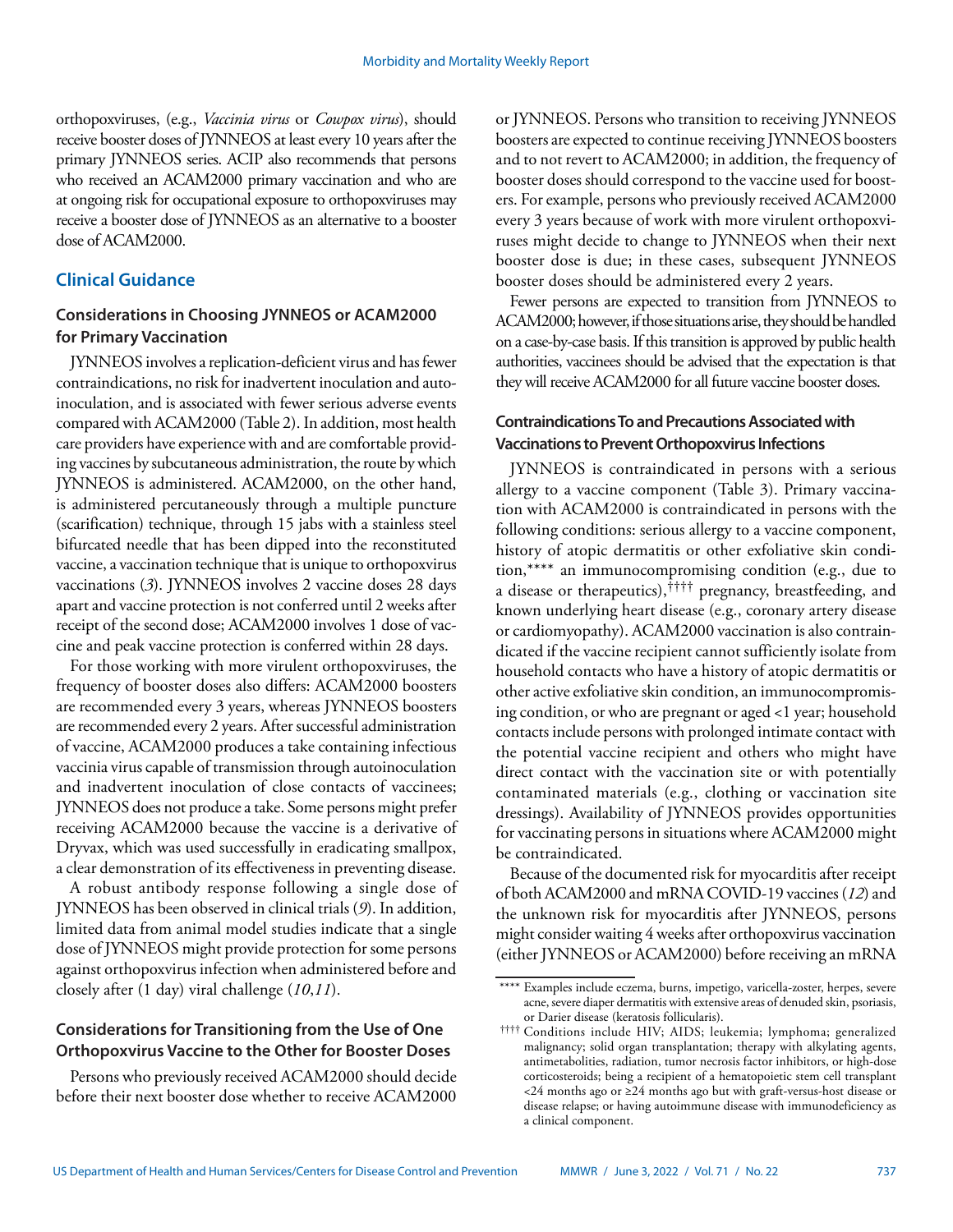#### **TABLE 1. Recommendations for ACAM2000 and JYNNEOS vaccines for persons at occupational risk for exposure to orthopoxviruses — Advisory Committee of Immunization Practices, United States, 2022**

|                                                                                                | Vaccine product                                                                                           |                |  |
|------------------------------------------------------------------------------------------------|-----------------------------------------------------------------------------------------------------------|----------------|--|
| <b>Recommendations</b>                                                                         | <b>ACAM2000</b>                                                                                           | <b>JYNNEOS</b> |  |
| Who should receive the vaccine?                                                                | Persons at risk for occupational exposure to orthopoxviruses*                                             |                |  |
| Who should be offered the vaccine?                                                             | Persons who administer ACAM2000 or care for patients with infection<br>with replication-competent viruses |                |  |
| Populations for whom booster vaccination is recommended at specific intervals                  | Persons who are at ongoing risk <sup>†</sup> for occupational exposure<br>to orthopoxviruses              |                |  |
| Booster frequency <sup>§</sup>                                                                 |                                                                                                           |                |  |
| Persons working with more virulent orthopoxviruses<br>(e.g., Variola virus or Monkeypox virus) | Every 3 years                                                                                             | Every 2 years  |  |
| Persons working with less virulent orthopoxviruses<br>(e.g., Vaccinia virus or Cowpox virus)   | At least every 10 years                                                                                   |                |  |

\* Research laboratory personnel, clinical laboratory personnel performing diagnostic testing for orthopoxviruses, designated response team members, and health care personnel who administer ACAM2000 (Smallpox [Vaccinia] Vaccine, Live) or care for patients infected with orthopoxviruses.

 $^\dagger$  Ongoing risk due to occupational work performed; response personnel are not considered at "sustained risk" for orthopoxvirus infections.

§ Booster doses are recommended for response personnel only once an event is identified.

#### **TABLE 2. Distinctions between ACAM2000 and JYNNEOS that might facilitate decision-making among vaccinees at risk for orthopoxvirus infections — United States, 2022**

|                                                      |                                                                                                            | Vaccine product                                                                                                                                     |  |  |
|------------------------------------------------------|------------------------------------------------------------------------------------------------------------|-----------------------------------------------------------------------------------------------------------------------------------------------------|--|--|
| ACAM2000*<br>Characteristic                          |                                                                                                            | <b>JYNNEOS</b>                                                                                                                                      |  |  |
| <b>Vaccine virus</b>                                 | Replication-competent vaccinia virus                                                                       | Replication-deficient modified vaccinia Ankara                                                                                                      |  |  |
| "Take" following vaccination <sup>†</sup>            | Yes                                                                                                        | No                                                                                                                                                  |  |  |
| Risk for inadvertent inoculation and autoinoculation | Yes                                                                                                        | No                                                                                                                                                  |  |  |
| Risk for serious adverse event                       | Yes                                                                                                        | No significant events identified during clinical trials                                                                                             |  |  |
| <b>Risk for cardiac adverse events</b>               | Myopericarditis in 5.7 per 1,000 primary vaccinees                                                         | Clinical trial data limited in evaluating this outcome;<br>however, no significant events in data abstracted<br>from single study arms <sup>§</sup> |  |  |
| <b>Assessment of effectiveness</b>                   | FDA assessed by comparing immunologic response<br>and take rates to Dryvax*                                | FDA assessed by comparing immunologic response<br>to ACAM2000 and animal studies                                                                    |  |  |
| Administration                                       | Percutaneously using a bifurcated needle by<br>multiple puncture (scarification) technique,<br>single dose | Subcutaneously, 2 doses 28 days apart                                                                                                               |  |  |

**Abbreviation:** FDA = Food and Drug Administration.

\* Both ACAM2000 and Dryvax are derived from the New York City Board of Health strain of vaccinia; ACAM2000 is a second generation smallpox vaccine derived from a clone of Dryvax, purified, and produced using modern cell culture technology.

† A "take" is postvaccination lesion often used as a marker of successful vaccination after ACAM2000.

§ Because JYNNEOS is a replication-deficient virus vaccine, serious adverse events are believed to be fewer. However, the mechanism of myopericarditis in persons

who receive ACAM2000 is poorly understood; for this reason, it is unknown whether persons who receive JYNNEOS might experience myopericarditis.

¶ <https://www.fda.gov/media/75792/download>

COVID-19 vaccine, particularly adolescent or young adult males. However, if an orthopoxvirus vaccine is recommended for prophylaxis in the setting of an outbreak, administration of orthopoxvirus vaccine should not be delayed because of recent receipt of an mRNA COVID-19 vaccine. No minimum interval between mRNA COVID-19 vaccination and orthopoxvirus vaccination is necessary.

## **Vaccinations Administered to Special Populations**

**Persons with atopic dermatitis, eczema, or other exfoliative skin conditions**. Studies evaluating JYNNEOS in persons with atopic dermatitis have demonstrated immunogenicity in eliciting a neutralizing antibody response. No safety signals were revealed. However, persons with these conditions might be at increased risk for severe disease if an occupational infection occurs despite vaccination (*13*).

**Persons with immunocompromising conditions.** JYNNEOS is safe to administer to persons with immunocompromising conditions. However, such persons might be at increased risk for severe disease if an occupational infection occurs, despite vaccination. In addition, persons with immunocompromising conditions might be less likely to mount an effective response after any vaccination,§§§§ including

<sup>§§§§</sup> [https://www.cdc.gov/vaccines/hcp/acip-recs/general-recs/](https://www.cdc.gov/vaccines/hcp/acip-recs/general-recs/immunocompetence.html) [immunocompetence.html](https://www.cdc.gov/vaccines/hcp/acip-recs/general-recs/immunocompetence.html)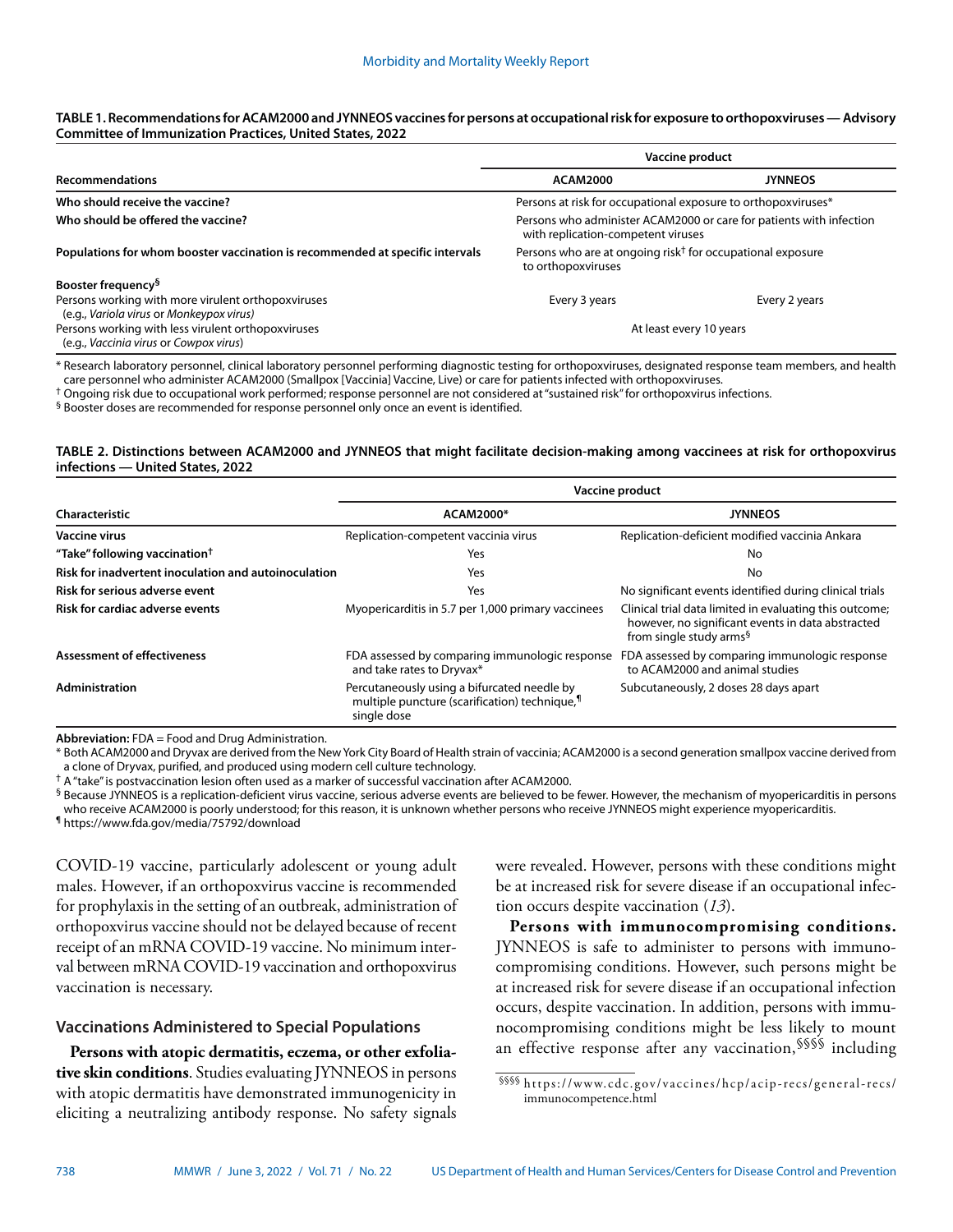|                                                                                     | <b>Contraindication to receipt of ACAM2000</b> |                      |                                             |                                                  |
|-------------------------------------------------------------------------------------|------------------------------------------------|----------------------|---------------------------------------------|--------------------------------------------------|
| <b>Clinical characteristic</b>                                                      | Vaccine recipient with condition               |                      |                                             |                                                  |
|                                                                                     | Primary<br>vaccination                         | <b>Revaccination</b> | <b>Household contact</b><br>with condition* | <b>Contraindication to receipt</b><br>of JYNNEOS |
| History or presence of atopic dermatitis                                            |                                                |                      |                                             |                                                  |
| Other active exfoliative skin conditions <sup>†</sup>                               |                                                |                      |                                             |                                                  |
| Immunosuppression <sup>§</sup>                                                      |                                                |                      |                                             |                                                  |
| <b>Pregnancy</b> <sup>1</sup>                                                       |                                                |                      |                                             |                                                  |
| Age <1 year**                                                                       |                                                |                      |                                             |                                                  |
| Breastfeeding <sup>††</sup>                                                         |                                                |                      |                                             |                                                  |
| Serious vaccine component allergy                                                   |                                                |                      |                                             |                                                  |
| Known underlying heart disease (e.g., coronary artery<br>disease or cardiomyopathy) |                                                |                      |                                             |                                                  |
| ≥3 known major cardiac risk factors <sup>§§</sup>                                   |                                                |                      |                                             |                                                  |

#### **TABLE 3. Contraindication to administration of ACAM2000 and JYNNEOS to recipients or their household contacts with certain conditions — United States, 2022**

**Abbreviation:** Y = yes.

\* Household contacts include persons with prolonged intimate contact with the potential vaccinee (e.g., sexual contacts) and others who might have direct contact with the vaccination site or with potentially contaminated materials (e.g., dressings or clothing). JYNNEOS is a replication-deficient vaccine and therefore should not present a risk of transmission to household contacts.

 $^\dagger$  Conditions include eczema, burns, impetigo, varicella-zoster, herpes, severe acne, severe diaper dermatitis with extensive areas of denuded skin, psoriasis, or Darier disease (keratosis follicularis). Studies evaluating JYNNEOS in persons with atopic dermatitis have demonstrated immunogenicity in eliciting a neutralizing antibody response and did not reveal any significant safety concerns.

§ Conditions include HIV; AIDS; leukemia; lymphoma; generalized malignancy; solid organ transplantation; therapy with alkylating agents, antimetabolites, radiation, tumor necrosis factor inhibitors, or high-dose corticosteroids; being a recipient of a hematopoietic stem cell transplant <24 months ago or ≥24 months ago but with graft-versus-host disease or disease relapse; or having autoimmune disease with immunodeficiency as a clinical component. Immunocompromised persons, including those receiving immunosuppressive therapy, may have a diminished immune response to JYNNEOS because of their immunocompromised status.

¶ Available human data on JYNNEOS administered to pregnant women are insufficient to determine vaccine-associated risks in pregnancy. However, animal models, including rats and rabbits, have shown no evidence of harm to a developing fetus.

\*\* ACAM2000 is contraindicated in infants aged <1 year. Caution should be used when considering the administration of ACAM2000 or JYNNEOS to children and adolescents aged <18 years. JYNNEOS is not licensed for persons aged <18 years and has not been rigorously evaluated in this population.

†† The safety and efficacy of JYNNEOS has not been evaluated in breastfeeding women. It is not known whether JYNNEOS is excreted in human milk and data are not available to assess the impact of JYNNEOS on milk production or safety of JYNNEOS in breastfed infants. However, JYNNEOS vaccine is replication-deficient and therefore should not present a risk of transmission to breastfed infants. Caution should be used when considering the administration of JYNNEOS to breastfeeding women.

§§ Major cardiac risk factors include hypertension, diabetes, hypercholesterolemia, heart disease at age ≤50 years in a first-degree relative, and smoking. Clinical studies have not detected an increased risk of myopericarditis in recipients of JYNNEOS. Persons with underlying heart disease or ≥3 major cardiac risk factors should be counseled on the theoretical risk of myopericarditis given the uncertain etiology of myopericarditis associated with replication-competent smallpox vaccines.

after JYNNEOS; the risk/benefit ratio should be considered along with whether it is considered imperative to vaccinate an immunocompromised person.

**Pregnant women**. Available human data on JYNNEOS administered to pregnant women are insufficient to determine vaccine-associated risks in pregnancy. However, animal models, including rats and rabbits, have shown no evidence of harm to a developing fetus.

**Breastfeeding women**. The safety and efficacy of JYNNEOS has not been evaluated in breastfeeding women. It is not known whether JYNNEOS is excreted in human milk. Data are not available to assess the impact of JYNNEOS on milk production or the safety of JYNNEOS in breastfed infants. However, because JYNNEOS vaccine is replication-deficient, it likely does not present a risk of transmission to breastfed infants and can be administered to women who are breastfeeding if vaccination is critical.

**Children and adolescents aged <18 years.** Although occupational exposure to orthopoxviruses is unlikely in persons aged <18 years, it is important to note that JYNNEOS is not licensed for persons aged <18 years and has not been rigorously evaluated in this population. Public health authorities should be consulted if JYNNEOS is being considered for children and adolescents aged <18 years. Administration of ACAM2000 to infants aged <1 year is contraindicated. Caution should be used when considering the administration of ACAM2000 or JYNNEOS to children and adolescents aged <18 years.

**Persons with multiple cardiac risk factors**. Major cardiac risk factors include hypertension, diabetes, hypercholesterolemia, heart disease at age ≤50 years in a first-degree relative, and smoking and the presence of three or more of these factors are contraindications to primary vaccination with ACAM2000. Clinical studies have not detected an increased risk for myopericarditis in recipients of JYNNEOS. Persons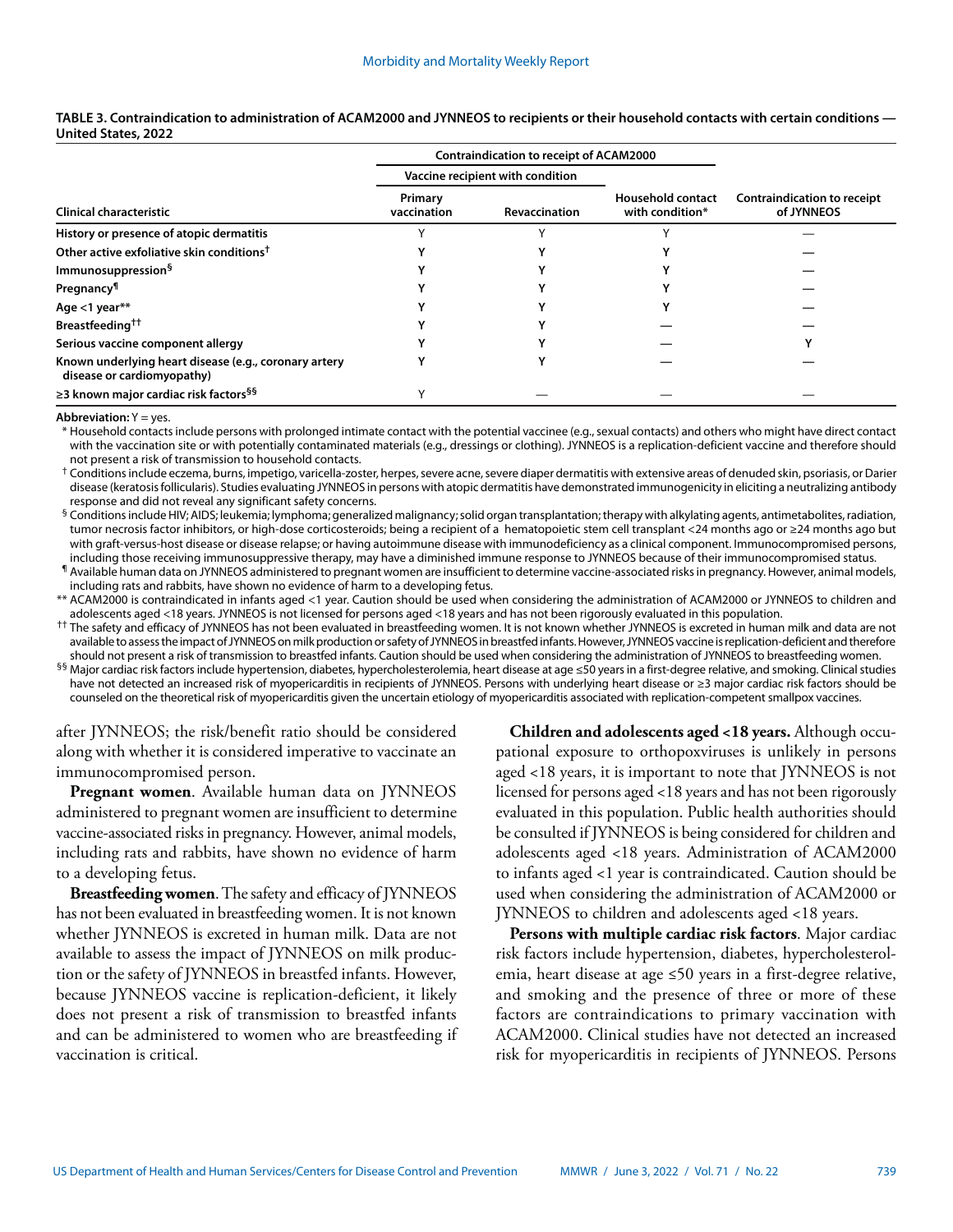with underlying heart disease or three or more major cardiac risk factors should be counseled about the theoretical risk for myopericarditis following vaccination with JYNNEOS given the uncertain etiology of myopericarditis associated with replication-competent smallpox vaccines such as ACAM2000.

## **Reporting of Adverse Events**

Adverse events following vaccination can be reported to the Vaccine Adverse Event Reporting System (VAERS). Reporting is encouraged for any clinically significant adverse event, even if it is uncertain whether the vaccine caused the event. Information on how to submit a report to VAERS is available at <https://vaers.hhs.gov/index.html>or by telephone at 1-800-822-7967.

# **Peak Antibody Response, Confirming Effective Vaccination in Immunocompromised Persons, and Correlate of Protection After Vaccination with JYNNEOS**

Peak antibody response is achieved 2 weeks after receipt of the second dose of the 2-dose JYNNEOS vaccination series (*9*). Evidence of a take is often used as a marker of successful vaccination after ACAM2000 (*3*). Because JYNNEOS is a replication-deficient vaccine, vaccination with JYNNEOS does not produce a take; however, clinical trials have demonstrated high rates of seroconversion after the 2-dose series. Therefore, effective vaccination can be assumed for immunocompetent persons. Routine antibody titer testing (to confirm successful vaccination) following vaccination with JYNNEOS is not recommended for immunocompetent persons. If the decision is made to vaccinate immunocompromised persons, titer testing by CDC might be considered on a case-by-case basis; clinicians considering vaccinating immunocompromised persons should consult public health authorities. Because a correlate of protection has not been established and there is no known antibody titer level that will ensure protection, titer results should be interpreted with caution in such cases to avoid providing a false sense of security. An immunocompetent person is considered fully immunized 2 weeks following administration of the second dose of the 2-dose JYNNEOS vaccination series, which is when clinical studies have demonstrated maximal antibody titers. Titer testing might also be considered on a case-by-case basis after vaccination of persons working with more virulent orthopoxviruses (e.g., *Variola virus* and *Monkeypox virus*).

## **Minimizing Risk for Occupational Exposures**

Many persons with contraindications to vaccination with ACAM2000 (e.g., atopic dermatitis, immunocompromising conditions, breastfeeding, or pregnancy) may receive vaccination with JYNNEOS. However, because the number of immunocompromised persons is increasing in the United States (*14*), and these persons might be less likely to mount an effective vaccine response, infections in vaccinated persons might occur. Outcomes after an infection in a vaccinated person could be particularly severe in these populations, particularly following exposure to more virulent orthopoxviruses (*3*); for this reason, vaccine recipients might consider avoiding high-risk exposures until after temporary conditions (e.g., pregnancy or transient therapy with immunocompromising therapeutics) are completed. If high-risk exposures cannot be avoided, persons who are pregnant, immunocompromised, or breastfeeding or who have atopic dermatitis may receive JYNNEOS in consultation with their health care provider and after careful consideration of the risks and benefits. Irrespective of vaccination status, all persons who work with orthopoxviruses should wear appropriate personal protective equipment.<sup>999</sup>

## **Future Research**

Additional data on JYNNEOS vaccine are needed. Further studies are needed to determine the duration of protection after the 2-dose JYNNEOS vaccination series; recommendations regarding the frequency of booster doses can be modified accordingly. The effectiveness of a single dose JYNNEOS series should be evaluated if orthopoxvirus exposures occur before peak immunogenicity is achieved. Clinical trials evaluating the risk for myopericarditis and serious adverse events are needed to ensure that the risks are characterized and guidance about co-administration of JYNNEOS with mRNA COVID-19 vaccines can be elucidated. Establishing a correlate of protection after vaccination with JYNNEOS might facilitate confirmation of effective vaccination in certain populations and might also shed light on the effectiveness of a single dose of JYNNEOS vaccine. In addition, extensive studies to date have not identified the specific small mammal reservoir for some orthopoxviruses (e.g., *Monkeypox virus*); identifying the specific reservoir might facilitate the identification of high-risk activities for acquiring orthopoxvirus infections that are not already recognized.

<sup>¶¶¶¶</sup> <https://www.cdc.gov/labs/BMBL.html>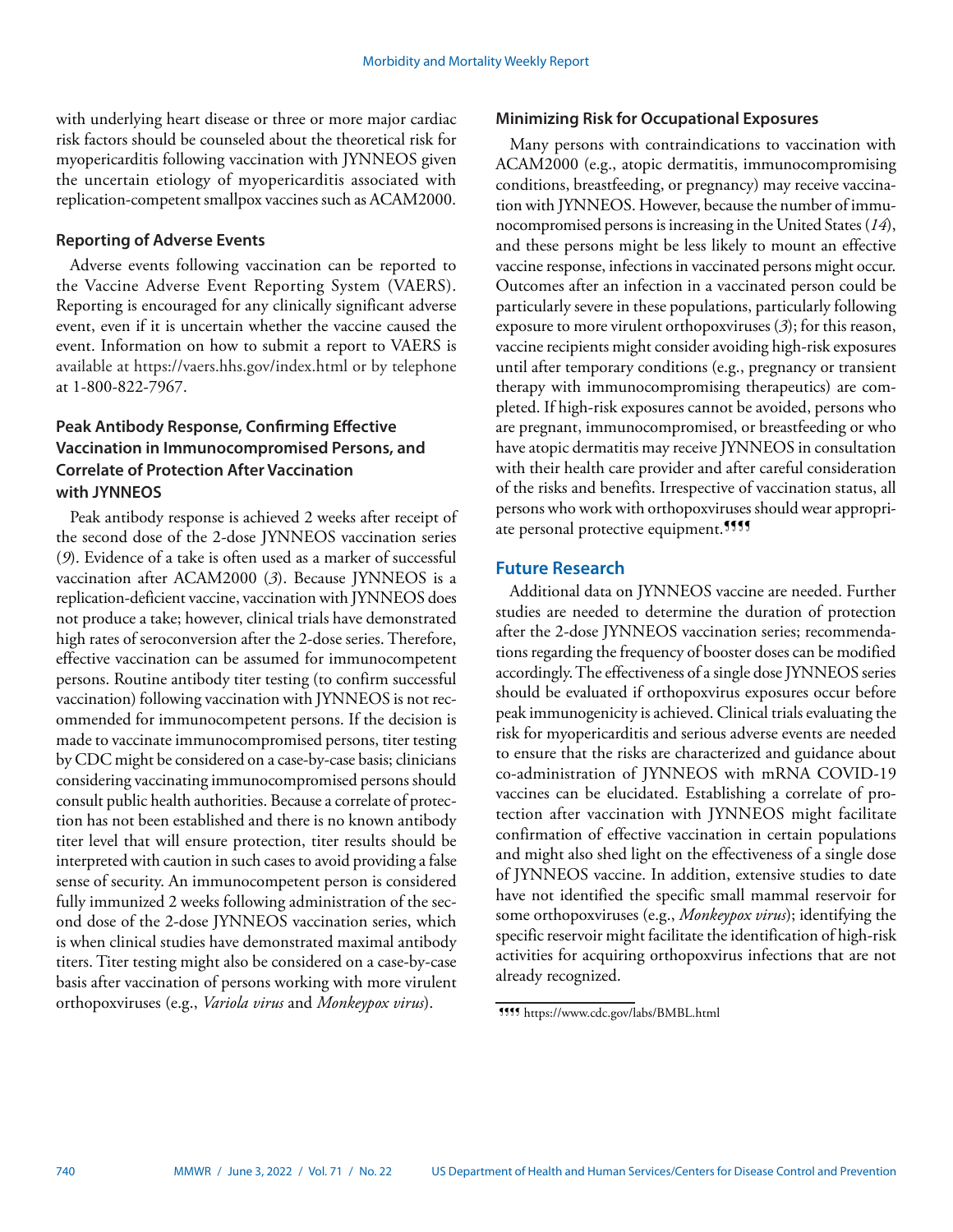## **Acknowledgments**

Marcie LaRocque, Jessica MacNeil, Milan Patel.

## **ACIP Orthopoxvirus Work Group**

Heike Bailin, National Institutes of Health; Mark Challberg, National Institutes of Health; Wilbur Chen, University of Maryland School of Medicine; Alonzo García, Food and Drug Administration; Stuart N. Isaacs, Perelman School of Medicine, University of Pennsylvania, Philadelphia, Pennsylvania; April Killikelly, National Advisory Committee on Immunization, Public Health Agency of Canada; Jee Kim, Los Angeles County Department of Public Health; Michael J. Merchlinsky, U.S. Department of Health and Human Services-Biomedical Advanced Research and Development Authority; Clement Meseda, Food and Drug Administration; Howard Minkoff, Maimonides Medical Center; Jay Montgomery, U.S. Department of Defense; Ramya Natarajan, U.S. Department of Health and Human Services-Biomedical Advanced Research and Development Authority; Jafar Razeq, Connecticut State Public Health Laboratory, Rocky Hill, Connecticut; Bryan Schumacher, U.S. Department of Defense; David Weber, University of North Carolina School of Medicine; Sixun Yang, Food and Drug Administration; Amanda Zarrabian, U.S. Department of Health and Human Services-Biomedical Advanced Research and Development Authority.

## **CDC Contributors**

David Kuhar, Michael McNeil, Division of Healthcare Quality Promotion, National Center for Emerging and Zoonotic Infectious Diseases; Elisabeth Hesse, Julie Villanueva, Yon Yu, Division of Preparedness and Emerging Infections; Marie de Perio, National Institute for Occupational Safety and Health; Julian Jolly, Drug Service; Whitni Davidson, Christine Hughes, Christina Hutson, David Lowe, Andrea M. McCollum, Faisal S. Minhaj, Benjamin Monroe, Mary Reynolds, P.S. Satheshkumar, Michael Townsend, Division of High Consequence Pathogens and Pathology, National Center for Emerging and Zoonotic Infectious Diseases.

Corresponding author: Agam K. Rao akrao@cdc.gov.

All authors have completed and submitted the International Committee of Medical Journal Editors form for disclosure of potential conflicts of interest. Brett W. Petersen reports travel support from vaccine manufacturer Bavarian Nordic to participate in the Orthopox Viruses, Risk, Epidemiology, and Vaccine Response seminar in London, England. Stuart N. Isaacs reports salary support from the Perelman School of Medicine, University of Pennsylvania;

#### **Summary**

#### What is already known about this topic?

In 2015, the Advisory Committee on Immunization Practices (ACIP) recommended preexposure prophylaxis with ACAM2000, a replication-competent live virus *Vaccinia virus* vaccine, for certain U.S. persons at risk for occupational exposure to orthopoxviruses.

#### What is added by this report?

In 2019, JYNNEOS, a replication-deficient live *Vaccinia virus* vaccine was licensed in the United States. On November 3, 2021, ACIP voted to recommend JYNNEOS preexposure prophylaxis as an alternative to ACAM2000 for certain persons at risk for exposure to orthopoxviruses.

What are the implications for public health practice?

A second vaccine is now available for persons for whom vaccination against orthopoxvirus infections is recommended. Potential vaccinees should weigh the risks and benefits of each vaccine when deciding which to receive.

grant support from the National Institute of Allergy and Infectious Diseases (NIAID), National Institutes of Health (NIH) to conduct an international poxvirus conference; institutional support from BioNTech to investigate mRNA-based subunit vaccines against poxviruses; and payment from UpToDate to author chapters on orthopoxviruses. Pablo J. Sánchez reports grant support from the Eunice Kennedy Shriver National Institute of Child Health and Human Development and NIAID, NIH. No other potential conflicts of interest were disclosed.

#### **References**

- 1. CDC. Recommendation of the Immunization Practices Advisory Committee (ACIP). Smallpox vaccine. MMWR Morb Wkly Rep 1980;29:417–20.<https://stacks.cdc.gov/view/cdc/1458>
- 2. Fenner F, Henderson DA, Arita I, et al. Smallpox and its eradication. Geneva, Switzerland: World Health Organization; 1988. [https://apps.](https://apps.who.int/iris/handle/10665/39485) [who.int/iris/handle/10665/39485](https://apps.who.int/iris/handle/10665/39485)
- 3. Petersen BW, Harms TJ, Reynolds MG, Harrison LH. Use of vaccinia virus smallpox vaccine in laboratory and health care personnel at risk for occupational exposure to orthopoxviruses—recommendations of the Advisory Committee on Immunization Practices (ACIP), 2015. MMWR Morb Mortal Wkly Rep 2016;65:257–62[. PMID:26985679](https://www.ncbi.nlm.nih.gov/entrez/query.fcgi?cmd=Retrieve&db=PubMed&list_uids=26985679&dopt=Abstract) [https://](https://doi.org/10.15585/mmwr.mm6510a2) [doi.org/10.15585/mmwr.mm6510a2](https://doi.org/10.15585/mmwr.mm6510a2)
- 4. Satheshkumar PS, Damon IK. Poxviruses. In: Howley PM, Knipe DM, Damania BA, Cohen JI, eds. Fields virology: DNA viruses, vol 2. 7th ed. Philadelphia, PA: Wolters Kluwer; 2021.
- 5. MacNeil A, Reynolds MG, Damon IK. Risks associated with vaccinia virus in the laboratory. Virology 2009;385:1–4[. PMID:19118854](https://www.ncbi.nlm.nih.gov/entrez/query.fcgi?cmd=Retrieve&db=PubMed&list_uids=19118854&dopt=Abstract) <https://doi.org/10.1016/j.virol.2008.11.045>
- 6. Whitehouse ER, Rao AK, Yu YC, et al. Novel treatment of a vaccinia virus infection from an occupational needlestick—San Diego, California, 2019. MMWR Morb Mortal Wkly Rep 2019;68:943–6. [PMID:31647789](https://www.ncbi.nlm.nih.gov/entrez/query.fcgi?cmd=Retrieve&db=PubMed&list_uids=31647789&dopt=Abstract) <https://doi.org/10.15585/mmwr.mm6842a2>
- 7. Cassimatis DC, Atwood JE, Engler RM, Linz PE, Grabenstein JD, Vernalis MN. Smallpox vaccination and myopericarditis: a clinical review. J Am Coll Cardiol 2004;43:1503–10[. PMID:15120802](https://www.ncbi.nlm.nih.gov/entrez/query.fcgi?cmd=Retrieve&db=PubMed&list_uids=15120802&dopt=Abstract) [https://doi.](https://doi.org/10.1016/j.jacc.2003.11.053) [org/10.1016/j.jacc.2003.11.053](https://doi.org/10.1016/j.jacc.2003.11.053)

<sup>1</sup>Division of High Consequence Pathogens and Pathology, National Center for Emerging and Zoonotic Infectious Diseases, CDC; <sup>2</sup>Epidemic Intelligence Service, CDC; <sup>3</sup>Connecticut State Public Health Laboratory, Rocky Hill, Connecticut; <sup>4</sup>Perelman School of Medicine, University of Pennsylvania, Philadelphia, Pennsylvania; 5Biomedical Advanced Research and Development Authority, U.S. Department of Health and Human Services, Washington, DC; 6University of Arizona College of Medicine, Phoenix, Arizona; 7Department of Health Research Methods, Evidence and Impact, McMaster University, Hamilton, Ontario, Canada; 8Nationwide Children's Hospital, The Ohio State University College of Medicine, Columbus, Ohio; 9University of Washington, Seattle, Washington.